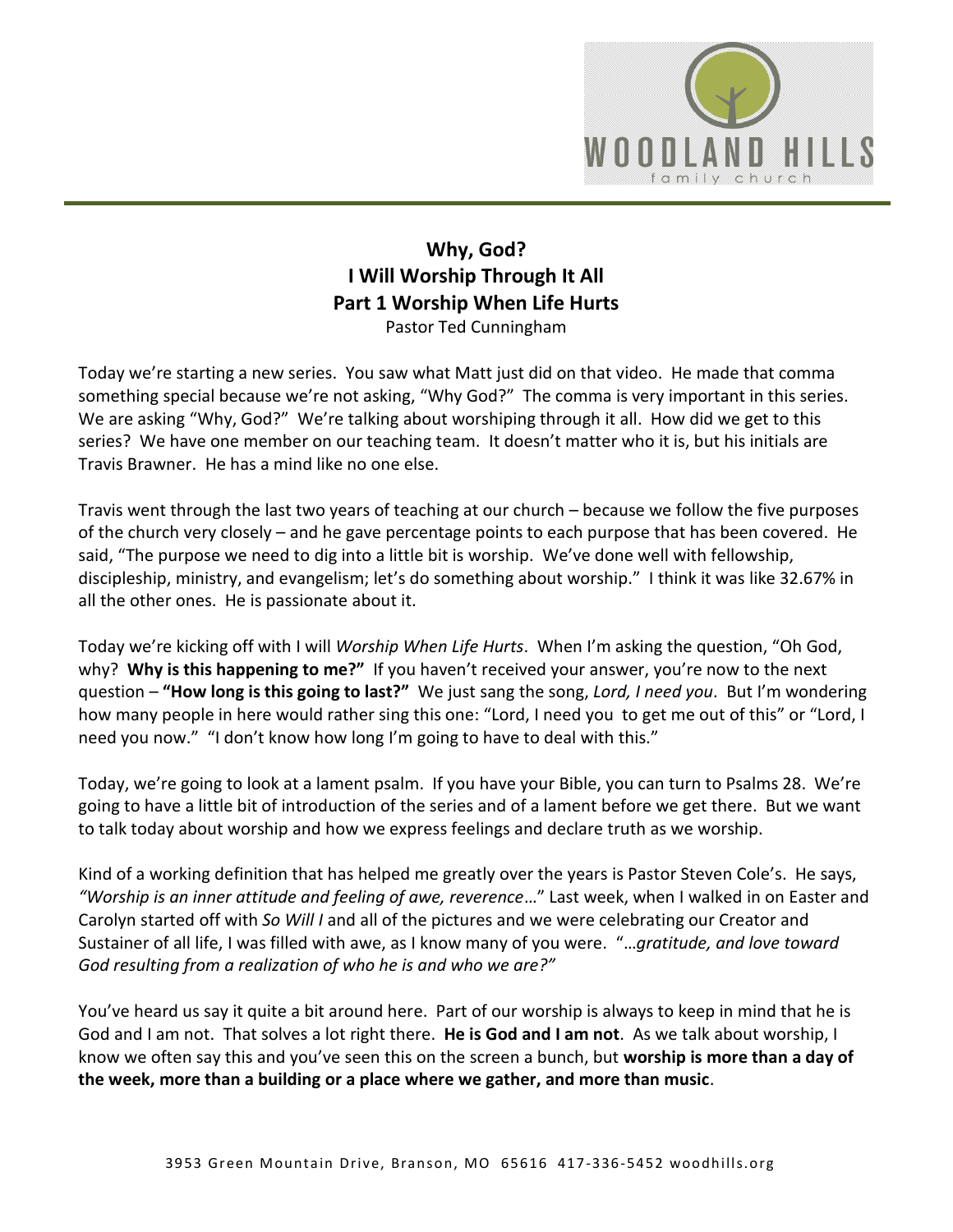Today, we're going to get pretty specific and look at worship as music as we dig into the Jewish Hymnal of the Book of Psalms. As we talk about worship, we've been having great conversations with our worship team. How many of you think Katie does a fantastic job leading the group? She does a great job. Our worship team is diligent in preparing each week.

This is why it's important. Pastor John Piper puts it this way. *"A congregation learns it's theolog by the songs they sing, not just the preaching they hear."* This is John Ashcroft's big thing. I've met him in airports three times over the years. The last time, Doug Goodwin was with me and we were on a delay; it was like a 72-hour delay or something. John Ashcroft got to talking and his passion in life… He does keynotes on political stuff and all that, but his passion in life is getting the Word of God in the mouths of His people. He kept coming at me, asking, "Are you doing that? What are your people singing? Are they thinking about what they're singing?" That's because what do we do? Music starts and we start to get into it. A lot of you may get the shoulders into it…

Rick Rigsby, our favorite guest preachers that comes here… I'll never forget when he leaned over to me. You know he's African American, get down into the worship. He looks over at me and I'm just kind of swaying and bobbing my head. He goes, "This church is way too white. I don't know what we're going to do to help you out, Ted." But we do; we get into feeling the music and sometimes we sing things and we're like, "I don't know if I believe that."

It's one of my favorite stories of Lee Strobel. This is how the Lord really started to cultivate his heart. He was an atheist. He worked for the Chicago Tribune. He wanted to prove Christianity wrong. He set out studying it. I always love when he gives his testimony. He talks about going to church and then at home, when he's in the shower or he's driving somewhere, and he starts singing these songs that he heard at church that are just catchy and they stuck with him. He would stop and go, "I don't believe a word of this."

Music has the power to draw us in and get us going. This is why Pastor Piper said, *"I commend every worship team to be vigilant over the lyrics of what their people are singing."*

There have been plenty of times when I've been down there singing and I see something on the screen and I'm thinking, *Oh that's bad. We should probably stop singing that*. I'm sure somebody wrote it with a great heart and there are a lot of feelings expressed in it, but it just kind of rubs me wrong.

We dealt with this a couple of weeks ago with the song that Carolyn opened Easter with, *So Will I*. We were talking about it as a worship team. We wanted to be vigilant over these lyrics. I said, "There's just one word that I think, especially to someone new in the church, is just not really expressing what we believe." It's at the end of that song where it says, "Eight billion ways that God has expressed his love." In that, he's speaking of the population of the earth. Then it says, "…each one a *child* you died to save." Speaking of everybody on planet earth. I listened to it and I just had this moment. It's probably copywrite infringement to do what we're about to do, but if we could change the word *child* to the word *soul* because we believe, according to the scripture, if you've not placed faith in Jesus, you are of your father the devil and a child of darkness.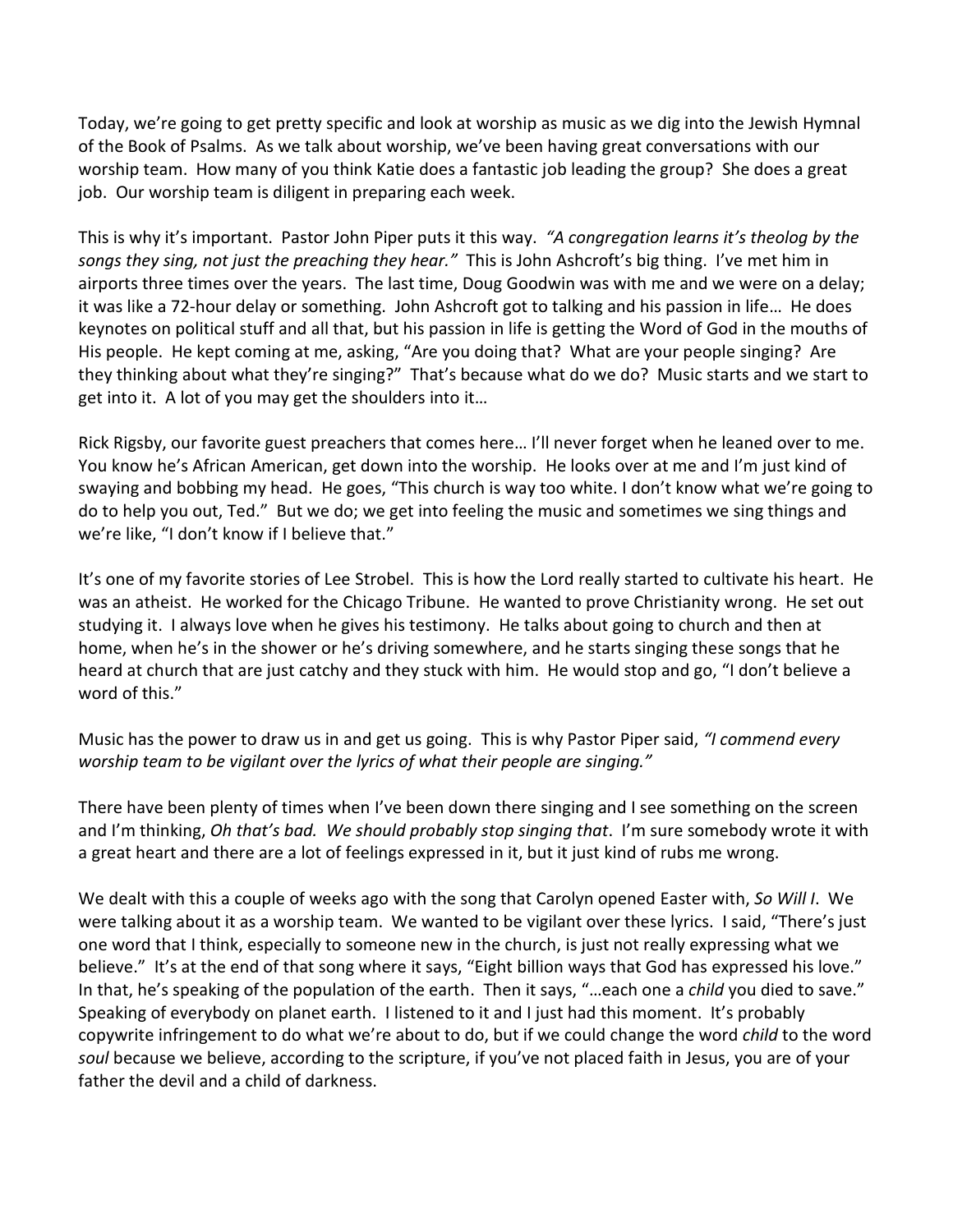We want to make sure what we're speaking and what we're sharing… Because you learn just as much in what you're singing as you do through preaching. It's just as important and we have to be vigilant over that. Carolyn sang it and I was like, *We should submit that to Hillsong; I thought it was better*.

We want you to know we are on this. Yet, after the last service, I got like three people with other songs they want us to look at. We don't need you to be lyric police; let's just trust the worship team and the leadership of that.

Here's what we're doing when we worship: we're **expressing feelings**. You're going to see that today in the lament psalms. We're expressing feelings. Maybe you grew up in a church that really taught you how to suppress feelings. Maybe you kind of have this idea that feelings are bad. We believe feelings… John Calvin calls them distracting emotions like complexities and fears and doubts. But we are to listen to them.

Ryan Pannell said it for years around here. Feelings are like our children. We listen to them, we care for them, we just do not allow them to make major decisions for our family. I would say in worship, we listen to them, we express them – it's not a right or wrong issue; it's just what's going on and we're going to talk about how to do that today – but we also **declare truth**.

Maybe you grew up in a church like I did where we didn't do a lot of expressing feelings, we did a lot of declaring truth and we did it out of this thing right here. Does everybody know what this is? Josh, this is a hymnal and it's a book full of songs that we used before we had screens. Then, around the 90s, the church got projectors. How many of you remember when we went to projectors? We used the hymnals to kind of prop up the projectors because we had them on the table. At First Baptist Little Elm, I needed three of them to get that projector all the way up on the screen. I'm not going to bring it up because some of you are still ticked we're not using them. First United Methodist is two and a half miles that way. Okay… That's a joke.

I love this hymnal. I remember "Would you stand with me and turn in your hymnal to page 572…" In the first service, a guy stood up. I said, "You're not paying attention; this is an illustration. Sit down, sir." I led worship for about a year and a half. I don't know music. I never studied music. I know what sounds good. I know what sounds bad. That's about all I know about music. We had worship leaders that would get that arm swinging. I don't know 1 and 2, 2 and 4, 4 and 4, 8 and 6… They had no idea what they were doing, but, man, they got the arm just a flailing out there to lead us and we would all belt out "Blessed assurance, Jesus is mine. Oh, what a foretaste of..." I always loved when we got to the chorus. We had one really wiry music minister and he would hold out the chorus. So, I did this because it's all I knew how to do.

At Southside Baptist Church in Lakeland, Georgia, I would lead, "This is my story, this is my song, praising my savior all the day long." Then I would hold out the end. I'd make everybody hold it out. I would hold out my arm and sing "This……… Is………. My………. I can remember the old people going, "Oh my golly, lets get it done." Now, this song is called *Blessed Assurance*. If you don't believe in eternal security, you've probably never sung this song, but we had another one called *Victory in Jesus*. We always had the piano on the righthand side. I would always say Jesus is on the righthand side of the Father, not the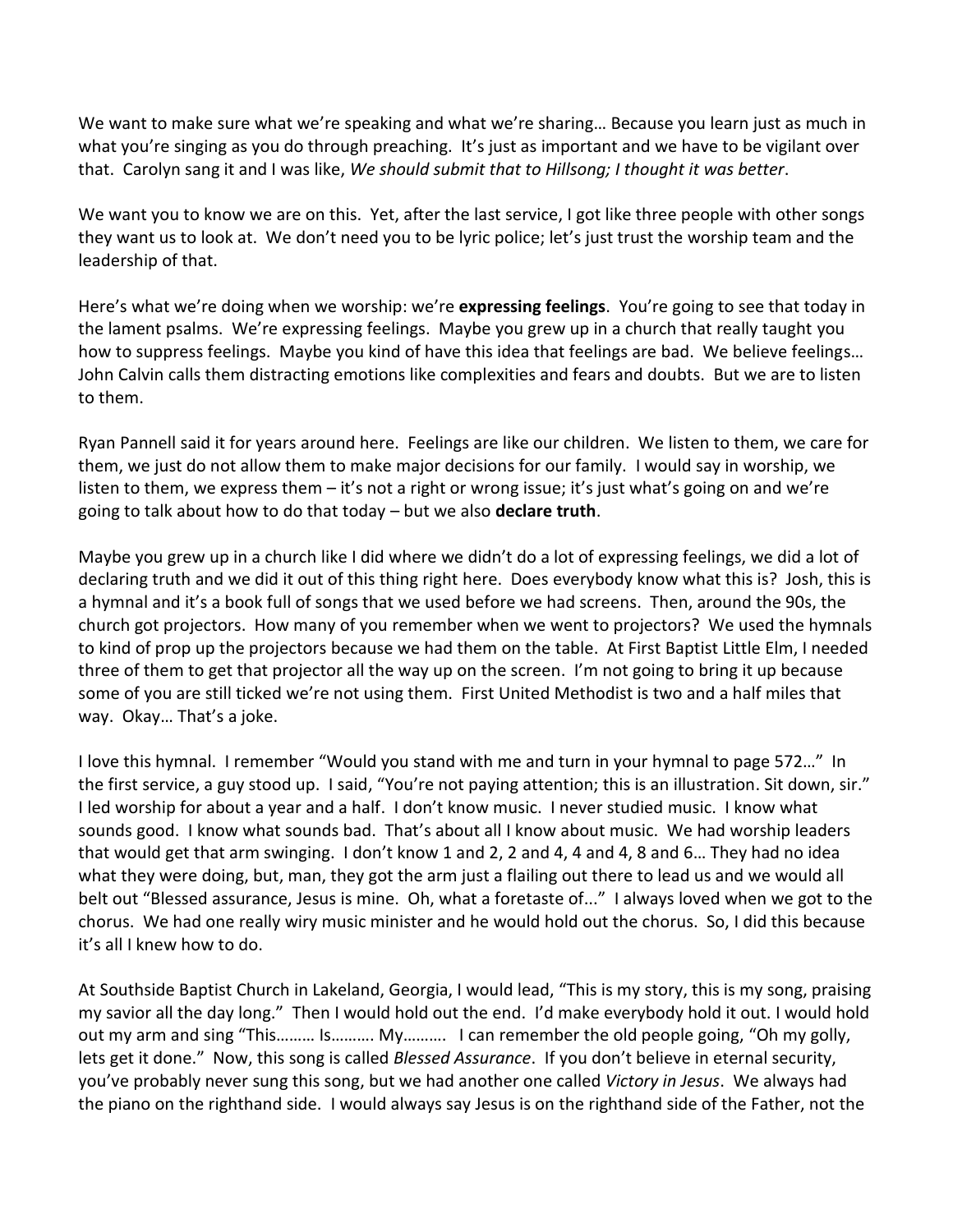piano, but we always felt it had to be over there. We had a lady that played the organ. I'm leading us in *Victory in Jesus*. It was "Victory in Jesus" and then she would pound the organ keys twice. Again, I don't know how to tell her to fix it; I just know that's not how it's supposed to go. "Praising my savior all the day long" again she would pound the keys twice. That's all she would do. That's when I learned I could play the organ too.

But do you know what these were? I was flipping through this this week. This is a used hymnal for \$82.00, I think. They are precious commodities, so if you have them propping up your projectors, watch this; you can get some cash. "Standing on the promises of Christ my King…" Let's take another offering because I know we could easily get another ten grand out of this service. But we did this. How many of you know what I'm talking about? At your church, you just stood up week after week and you declared truth, declared truth.

Then we kind of shifted. I don't think you have to swing from one to the other where a lot of songs could be about feelings. We desire here to express the souls cry to our Father in heaven while declaring truth. The Baptist preacher, Spurgeon, said this when he speaks of the Psalms. The Book of Psalms was the Jewish hymnal*. "In these busy days, it would be greatly to the spiritual profit of Christians if they were more familiar with the Psalms, in which they would find a complete armory for life's battles and a perfect supply for life's needs. For every condition there is a psalm, suitable and elevating."*

So, the Psalms break down, and the one we actually used breaks down into different categories. Here are not all of the categories, but some of them, just so you see:

**Creations Psalms** are when we express gratefulness. We are in awe of the splendor of God's creation and praising him as creator.

**Exodus Psalms** would be Israel's deliverance from Egyptian bondage.

**Royal Psalms** praise the kingship of Yahweh, thy Lord.

**Torah Psalms** would be singing the Word of God.

**Wisdom Psalms** would be the fear of the Lord.

**Messianic Psalms** would of course be speaking of the coming Christ and the role and the person of Jesus.

Out of all the categories in the Psalms, the largest category is what we are going to look at today. It's a lament psalm. Of the 150 Psalms, 67 of them would be laments. If you're wondering how you would know the difference between the kinds of psalms, I would really encourage you to get a study Bible. Life Application Bible does this and Ryrie Study Bible. When you go down to the notes, it will say, "In this lament psalm, in this royal psalm, in this wisdom psalm…"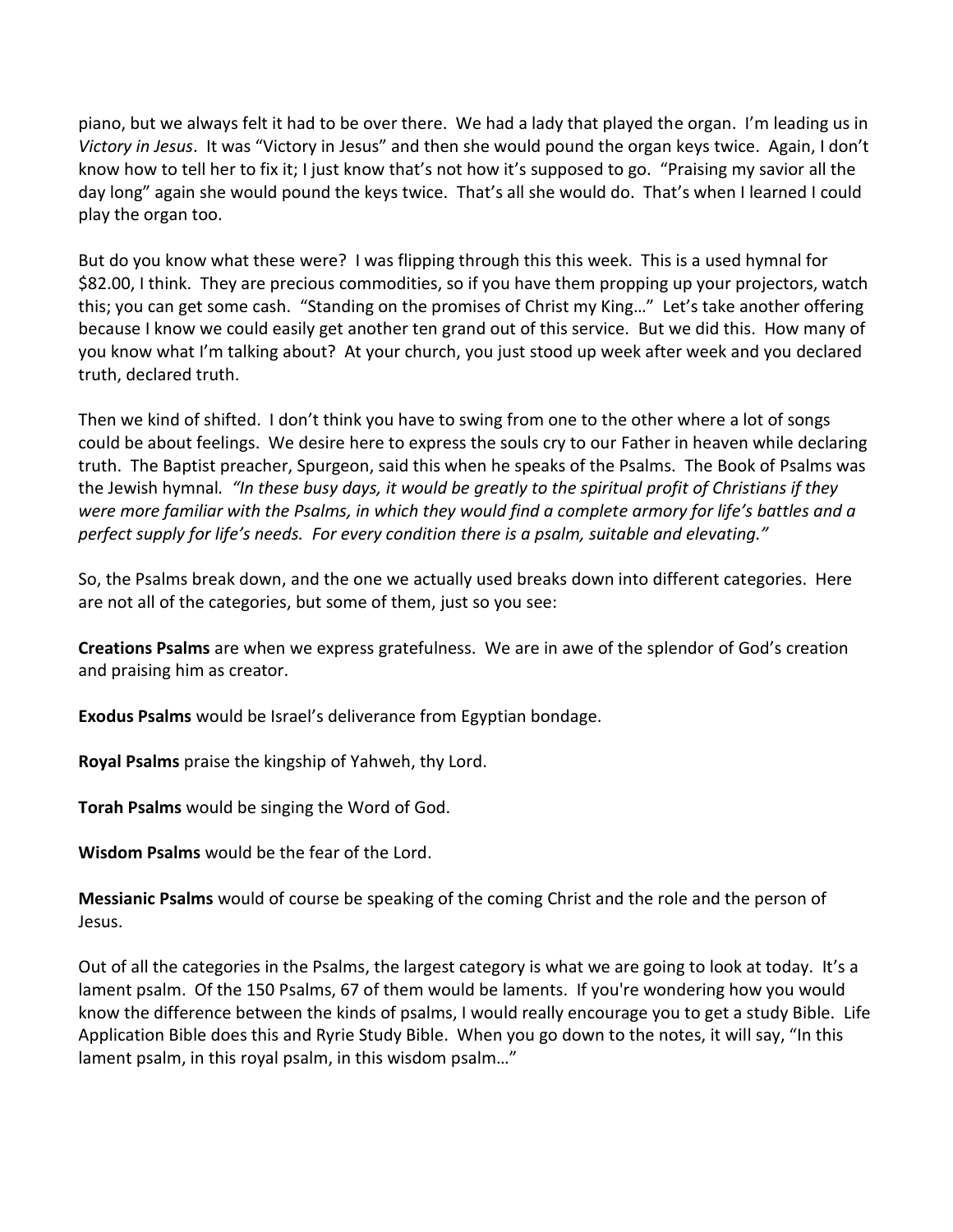I want us to look at the basic structure and the elements of a lament psalm so we get the feeling of this before we look at Psalms 28 and we see it play out. One of the quickest ways to identify a lament psalm is just the **"Oh God, why?"** "Why am I hurting?" "Why do I feel empty?" "Why do you feel distant?" "Why am I not hearing from you?" That's why you get the petition. "I need you to incline your ear to me." "I need you to rise up." "I need you to repay my enemies." "Oh God, why?"

If you keep asking that question, then it's **"How long do I have to deal with this?"** This week, somebody said, "Ted, I know God does not want my loved one to suffer here at the end." He was almost declaring it as a promise. Rex and Don, as care pastor, are excellent at this and we discussed it this week. It's hard to do this in a hospital, but to say, "God never promised you that you won't suffer." Carolyn just shared it. We go through trials and troubles and difficulties. It's not a promise of God that you won't suffer. So, we have to be careful that we're not standing on our preferences. I want to be super clear about this. When I die, I want zero suffering. How many of you are with me on that? I do not want to suffer. I want to go in my sleep. Amy wants to go next to me like the couple in The Notebook. But, that's not a promise given to me.

The next one is **"The enemy is winning."** "They're slandering me." As we are going to see today. "God, don't put me in this category. Don't just plunk me in with my enemy. Deal with them and deal with me separately." The enemy is wining, and they've been winning for a long time.

And then this one. **"I am hurting."** Some of you have to stop… I hope you get this from the text. I hope you stop spending 30 minutes scrolling online, telling everybody who says they are a friend how much you're hurting. Go into your closet and tell your Heavenly Father. Lift your hands to him. Cry out as Robert Duvall did in that movie The Apostle; he's shaking his fist, crying out to God. Telling God how much you're hurting and how painful life is for you right now doesn't affect his greatness one bit. "Life hurts. "I don't like what people are saying about me. I don't like what people are doing to me. I don't like any of it."

Now this is key and you're going to see it in the lament Psalm today. **"God, you seem distant."** And often that distance is perceived through silence. "I'm not getting any answers right here. I'm not hearing from you, so you must not be interested at all." And that's a promise you can stand on. God has promised you his presence. He's promised you the forgiveness of sin. If you confess your sin, he is faithful and just to forgive you of your sin. And because of the resurrection that we looked at last week, we are no longer in our sins. We don't have the penalty of sin upon us. We know heaven is our home. These are the promises we stand on.

My mom… How many of you had the mom with the eyes that pierced through your soul? Do you know what I'm talking about? How many moms feel they have that gift right now and you're good at it? I loved to ask my mom, "Oh mom, why?" Like when she would tell me to do something. This is the teenagers' line, right? "Oh, why?" Then my mom would give me that look. She wouldn't say anything. Do you know why? It's because she's saying. "You know the answer. You know it. You're pushing back right now. Why don't I give you a second? Because I think if you answer it, it's going to be a lot better for this whole interaction."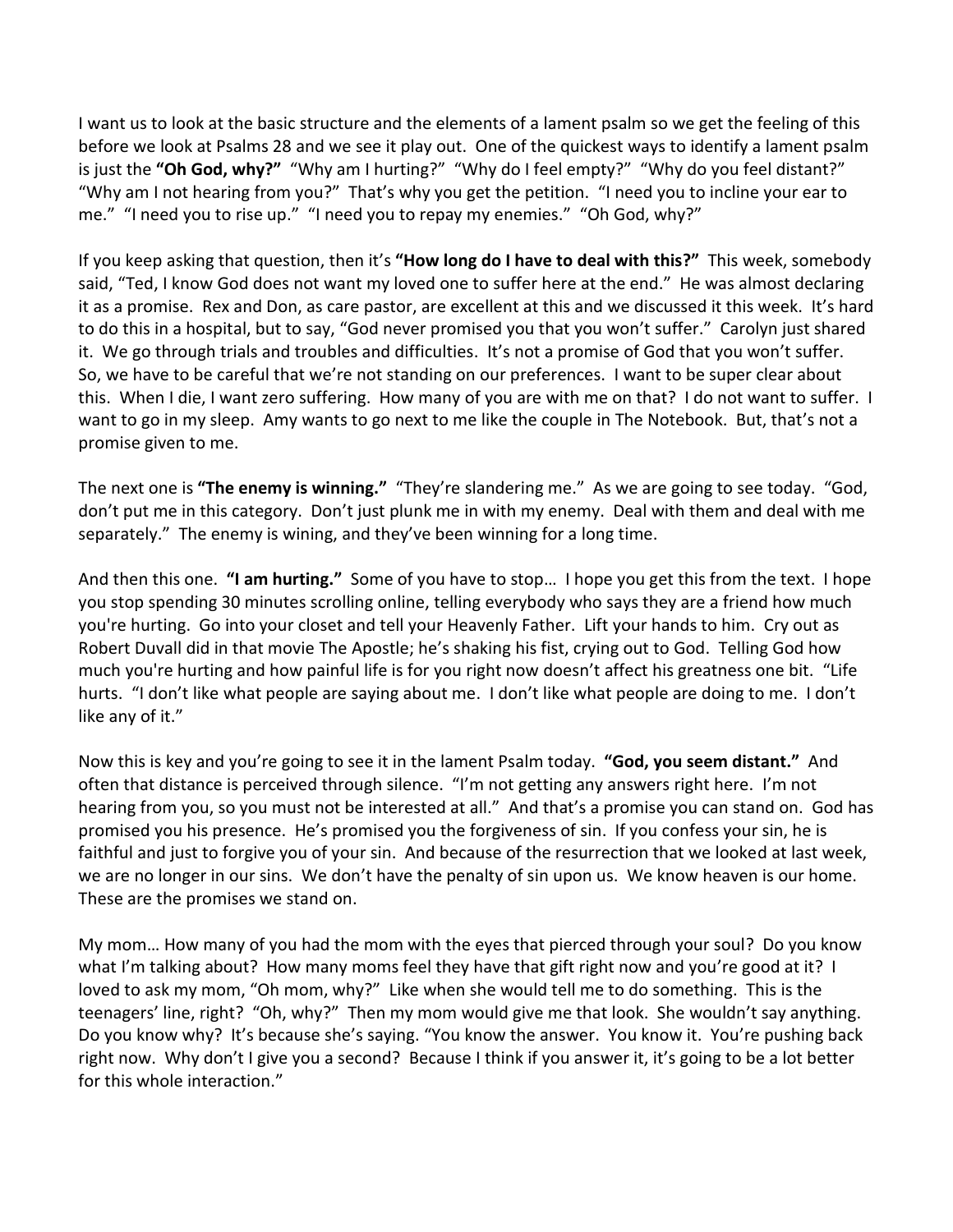How many of you know what I'm talking about? You came around to the answer, right? You were like, "I know why. I was just seeing if I could get out of this." That Bonnie Cunningham piercing through to my soul... That's what the lament Psalm does, and I love it.

They typically end with one or both of a declaration of trust and a vow of praise. Through all of this it ends with **"Yet I will trust you."** "I know what you've done." That's why a lot of the hymns tell us… I remember singing, "Count your blessings, name them one by one. Count your blessings, see what God has done." This is why when you read throughout all of Israel's history, you get the "Hey, your son is going to ask you questions one day and you've got to be ready to answer that he delivered us." This is why… We know "Hear O Israel, the Lord our God, the Lord is one." There is a God, there is only one God, he is the Lord, he is our Lord, and we will love the Lord. Then what does it say? "These truths are to be upon your hearts." That's why when we sing and we get into it, it is finding its way… As Gary Smalley used to say, it's tattooed, branded on our hearts."

I have a friend that sends me these texts and they are a lament because of the pain he's going through from a physical ailment. I get this: "Teddy, I'm at war, but I'm kind of having fun." I'm like that is the opposite. He's like, "It's the most pain I've ever been in. God is good. I know heaven is my home." He shares his pain; he's clear with that and open to that and honest about that, but it always has a vow of praise or a declaration of trust behind it. He's in so much pain. He's a very conservative guy that hasn't had a drop to drink his entire life.

I said, "Is there anyway a doctor can give you medicine like heavy narcotics to help with this pain? I'm for it if it keeps you pain free."

My friend, who is the most conservative man I know, said, "Ted, I would drink Jack Daniels and smoke pot right now if it took away this pain."

I said, "Well one, you're in the wrong state. And two, I wouldn't do any of that…" He is lamenting and, in this honesty, this raw emotion, he's praising his father in heaven. And we're going to see that in Psalm 28.

You can't read this in a monotone. If you read all of the Bible in just one tone throughout all of it, you're missing it. The lament has passion. "They enemy is winning." "I am hurting." "God, where are you?" "Listen, come to me. Incline your ear to me."

Psalm 28 - *[1](https://www.studylight.org/desk/?q=ps%2028:1&t1=en_niv&sr=1) To you, Lord, I call; you are my Rock, do not turn a deaf ear to me.* So, as the pain comes in, the silence and the distance that he feels from God is there. *For if you remain silent* (distant)*, I will be like those who go down to the pit.* The pit is a common illustration in the Psalms for death. *[2](https://www.studylight.org/desk/?q=ps%2028:2&t1=en_niv&sr=1) Hear my cry for mercy as I call to you for help, as I lift up my hands toward…* This is a common expression throughout all of the psalms for praises.

I'm just going to encourage you to try it this week. You've seen the movie War Room, but we need to do more of this. Stay off of social media to vent your problems and you find a room in your house and you go into it with your hands up. You share everything that you're feeling: hurts, pains, doubts, fears,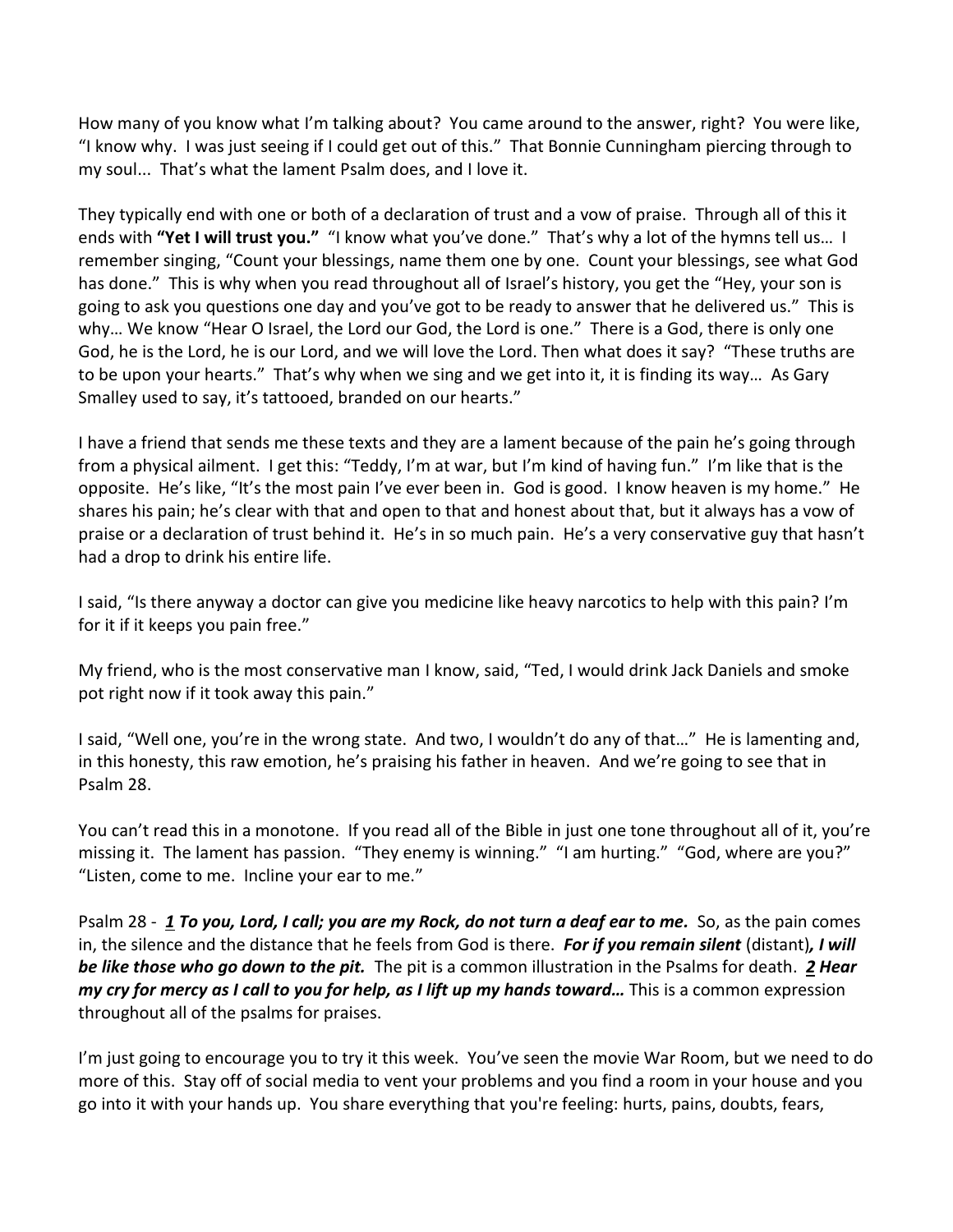frustrations, anger. And do you know what's great. I see it online all the time. People are kind of passive aggressive. They don't name the person they're talking about. They don't name them, but they give you enough information that you know who it is. You can go in your room and name the person between you and your father in heaven. Cry out to him. Be very honest. …*your Most Holy Place.* 

*[3](https://www.studylight.org/desk/?q=ps%2028:3&t1=en_niv&sr=1) Do not drag me away with the wicked…* Now he's saying, "I don't want to be clumped in with them, but I'm feeling that right now." …*with those who do evil, who speak cordially with their neighbors…* What's common in a lament psalm is, "God, have I done something? Reveal that to me. Would the Holy Spirit call me by name right now? *…but harbor malice in their hearts.* Here, you get the "God, I need you to act." The petition is coming in. *[4](https://www.studylight.org/desk/?q=ps%2028:4&t1=en_niv&sr=1) Repay them for their deeds and for their evil work; repay them for what their hands have done and bring back on them what they deserve.* This is a passionate cry out to God. *[5](https://www.studylight.org/desk/?q=ps%2028:5&t1=en_niv&sr=1) Because they have no regard for the deeds of the Lord and what his hands have done, he will tear them down and never build them up again.* 

Now you're going to start to get into the confession of trust, the declaration of trust, and the vow of praise. *[6](https://www.studylight.org/desk/?q=ps%2028:6&t1=en_niv&sr=1) Praise be to the Lord, for he has heard my cry for mercy. [7](https://www.studylight.org/desk/?q=ps%2028:7&t1=en_niv&sr=1) The Lord is my strength and my shield; my heart trusts in him, and he helps me.* I know this, I stand on this. *My heart leaps for joy, and with my song I praise him. [8](https://www.studylight.org/desk/?q=ps%2028:8&t1=en_niv&sr=1) The Lord is the strength of his people, a fortress of salvation…* I love that imagery in the Psalms. The fortress is that impenetrable defense. In those days, they would build the walls to keep the enemies out, but no wall was perfect to keep a human army out with ordinary weapons of war. It was possible to get through, but with the Lord, it is an impenetrable defense. He is our fortress. …*for his anointed one.* Then we get messianic foreshadowing here of the Good Shepherd, Jesus. *[9](https://www.studylight.org/desk/?q=ps%2028:9&t1=en_niv&sr=1) Save your people and bless your inheritance; be their shepherd and carry them forever.*

That you and I, this week, in our worship, in our praise, in our prayer, would listen to what we're feeling, would care for our soul, would understand what's going on. Sit down long enough to listen and go, "Yes, I am feeling this." And then don't take it automatically to your spouse, to your children, to your boss. Find a place to get alone and take it to your Father in heaven because this is what a lament psalm does. If you read through… Maybe this week and the next couple of weeks, you'll have time to study this a little bit, but you'll see that this is how we worship with a broken heart.

**A lament psalm teaches us how to worship with a broken heart.** Come in here and pour your soul out to your Father in heaven while you declare and stand on the truth of God's Word that you know. I love what Vince Gill said at George Jones funeral. He said, "George Jones taught us how to sing with a broken heart."

I love that, so I got a play list together this week of George Jones. That's why I'm down today. I've never gone to a George Jones concert, but I bet you didn't walk out of there super happy. I have to be honest with you. I love this song when he goes, "Step right up, come on in, if you'd like to take the grand tour of the lonely house that once was home sweet home." When you start listening to these songs your like, "Where's the happy. I need some happy right now." At the end of the song, it says, "And on your way out, stop by the nursery where she left me without mercy..." By the end of the song you're like, "Man, this is rough. That was the worst tour ever."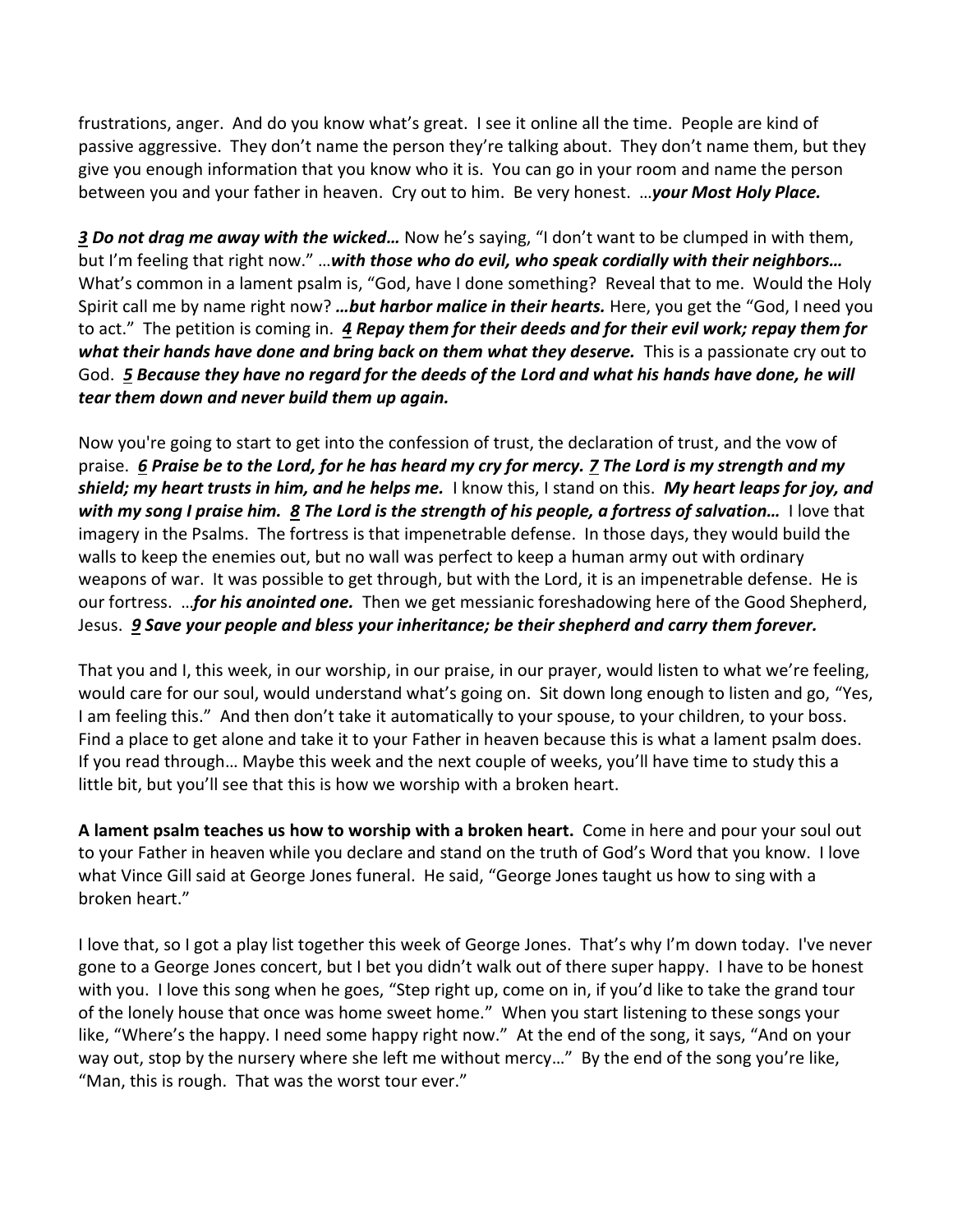Then you think there's got to be a better one, so I hit the button on my steering wheel and I go over to, "He stopped loving her today. They place the wreath upon his door." This guy has to die to get over the love of this woman who would never return the love to him. You're going, "Wow, come on, George, I need something to perk it up."

I can remember when Amy and I... I graduated college and then went to Illinois. I drove Amy over to Nebraska. I was going to propose there, and I did in Fremont, Nebraska. I gave her the ring and we were engaged. The next day I had to leave and go back to Illinois and then down to George to start ministry. That next day, I was a mess.

I'll never forget hugging her good-bye. We were both weeping uncontrollably because we're not going to see each other for months before the wedding. I pushed her hand back through the door. And then I had to drive through the entire state of Iowa. Raise your hand if you've ever driven through Iowa. That's sad enough. It's like there is nothing going on in your life. That's a pretty rough drive right there. But, it's even worse when you're listening to Vince Gill sing, "I never knew lonely could be so blue…"

That's what happens if you're just expressing feelings. I love county music, but with the lament, we get the vow of praise. Though the fields are done, though the crops did not produce and there are no grapes on the vine, yet, I will rejoice, I will praise. I don't know how long. I will praise. I don't know why, but I know what God does. I know his promises. I'm going to stand on those.

Here's how you worship with a broken heart. Express what you're feeling. Be honest about that, but, at the same time, stand on the promises of God, not your preferences. I love what Rick Warren always taught us. God is not your genie. God is not your servant. We can cry out to him, but I oftentimes wonder… As I'm asking these questions and shaking my fist, wanting to know why, I sometimes see my Mom and Dad looking at me, going "I'm going to give you some time to get there. I told you I'm with you." Jesus said, "You can come to me and find rest."

I told you this before, but I'm not really a big fan when worship leaders say, "God showed up." I think a better expression is "We showed up."

Express your hurts, fears, and frustrations – what John Calvin would call the distracting emotions – and at the same time, remember that God is with you. Bring your questions; he can take them. Bring your emotions; cry out; go into that secret place.

Here's what we hear a lot, and I'm with you on this. People say, "I can't wait for Sunday. Just can't wait for worship on Sunday. By the time I get here, I'm so beat down, so dry, but I leave here so refreshed." I kind of feel like you're soaking it all in for an hour as we gather and have fellowship and worship and discipleship together. But you'll notice it's running out.

Then, tomorrow, you're back to work and then Tuesday night, you have dinner with in-laws. Then Friday, you have a recital to go to. You want to hear your kid, but not all the other kids. Then Saturday, you're going to sit on bleachers for eight hours watching volleyball games and your drained by the time you get here.